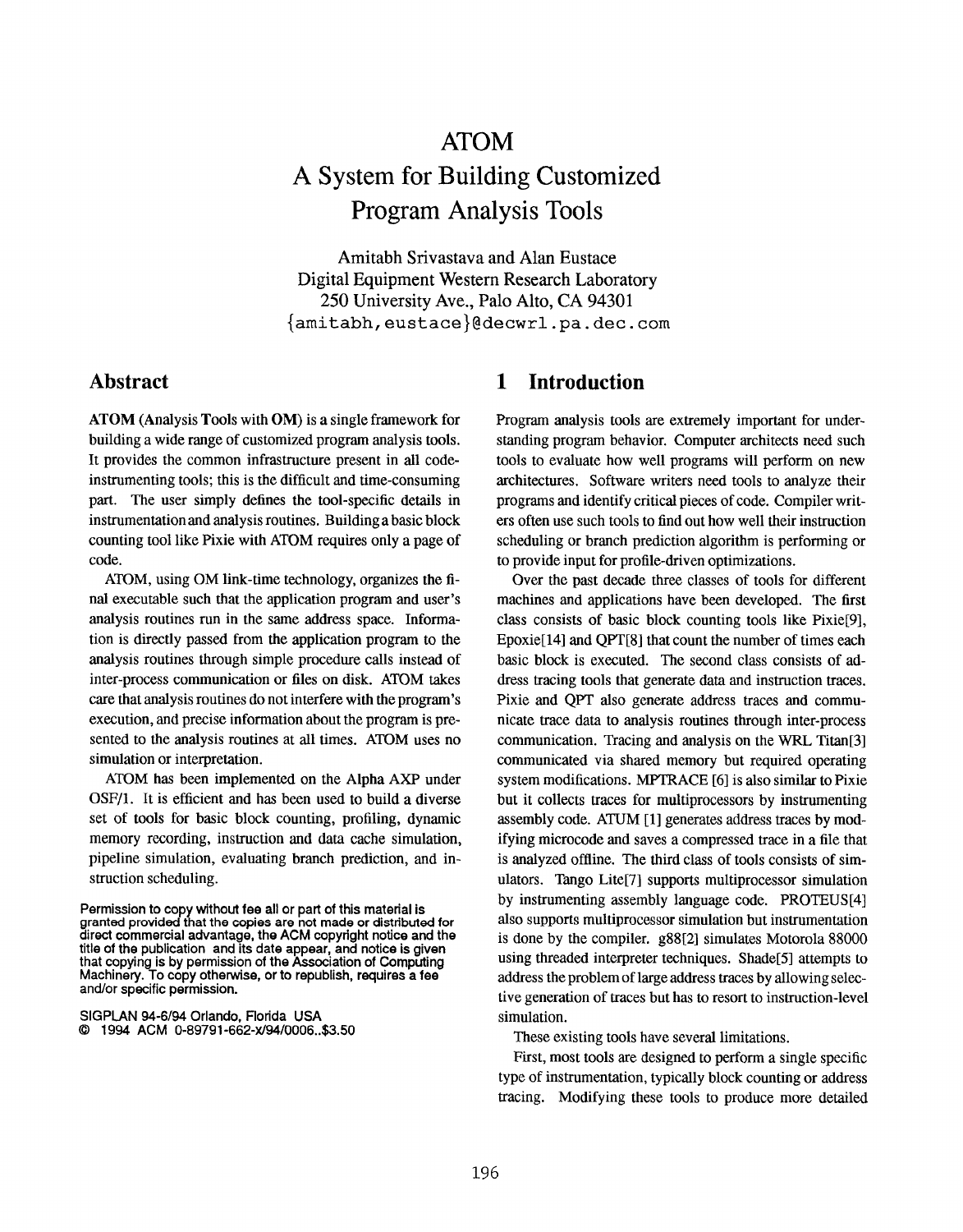or less detailed information is difficult. A tool generating insufficient information is of no use to the user.

Second, most address tracing tools compute detailed address information. However, too much computed information renders the tool inefficient for the user. For example, a user interested in branch behavior has to sift through the entire instruction trace, even though only conditional branches need to be examined. The instruction and address traces are extremely large even for small programs and typically run into gigabytes.

Third, tools based on instruction-level simulation add large overheads to the processing time. Several techniques have been used to make the simulation faster, such as in the Shade system, but simulation nevertheless makes the programs run many times slower.

Fourth, tools such as Tango Lite, which instrument assembly language code, change the application program's heap addresses. Instrumenting library routines is inconvenient as all libraries have to be available in assembly language form.

Finally, most address tracing tools provide trace data collection mechanisms. Data in form of address traces is communicated to the data analysis routines through inter-process communication, or files on disk, Both are expensive, and the large size of address traces further aggravates this problem. Using a shared buffer reduces this expense but still requires a lot of process switching and sometimes can be implemented efficiently only with changes to the operating system.

ATOM overcomes these limitations by providing the principal ingredient in building performance tools. The important features that distinguish it from previous systems are listed below.

- ATOM is a tool-building system. A diverse set of tools ranging from basic block counting to cache modeling can be easily built.
- ATOM provides the common infrastructure in all codeinstrumenting tools, which is the cumbersome part. The user simply specifies the tool details.
- ATOM allows selective instrumentation. The user specifies the points in the application program to be instrumented, the procedure calls to be made, and the arguments to be passed.
- The communication of data is through procedure calls. Information is directly passed from the application program to the specified analysis routine with a procedure call instead of through interprocess communication, files on disk, or a shared buffer with central dispatch mechanism.
- Even though the analysis routines run in the same address space as the application, precise information about

the application program is presented to analysis routines at all times.

• As ATOM works on object modules, it is independent of compiler and language systems.

In this paper, we describe the design and implementation of ATOM. We show through a real example how to build tools. Finally, we evaluate the system's performance.

## 2 Design of ATOM

The design of ATOM is based on the observation that although tasks like basic block counting and cache simulation appear vastly different, all can be accomplished by instrumenting a program at a few selected points. For example, basic block counting tools instrument the beginning of each basic block, data cache simulators instrument each load and store instruction, and branch prediction analyzers instrument each conditional branch instruction. Therefore, ATOM allows a procedure call to be inserted before or after any program, procedure, basic block, or instruction. A program is viewed as a linear collection of procedures, procedures as a collection of basic blocks, and basic blocks as a collection of instructions.

Furthermore, ATOM separates the tool-specific part from the common infrastructure needed in all tools. It provides the infrastructure for object-code manipulation and a highlevel view of the program in object-module form. The user defines the tool-specific part in instrumentation routines by indicating the points in the application program to be instrumented, the procedure calls to be made, and the arguments to be passed. The user also provides code for these procedures in the *analysis* routines. The analysis routines do not share any procedures or data with the application program; if both the application program and the analysis routines use the same library procedure, like printf, there are two copies of print f in the final executable, one in the application program and the other in the analysis routines.

 $ATOM<sup>1</sup>$  internally works in two steps, as shown in Figure 1.

In the first step, common machinery is combined with the user's instrumentation routines to build a custom tool. This tool will instrument an application program at points specified by the user's instrumentation routines.

In the second step, this custom tool is applied to the application program to build an instrumented application program executable. The instrumented executable is organized so that information from application program is communicated

<sup>&</sup>lt;sup>1</sup> Externally, the user specifies: atom prog inst.c anal.c -o prog.atom to produce the instrumented program prog.atom.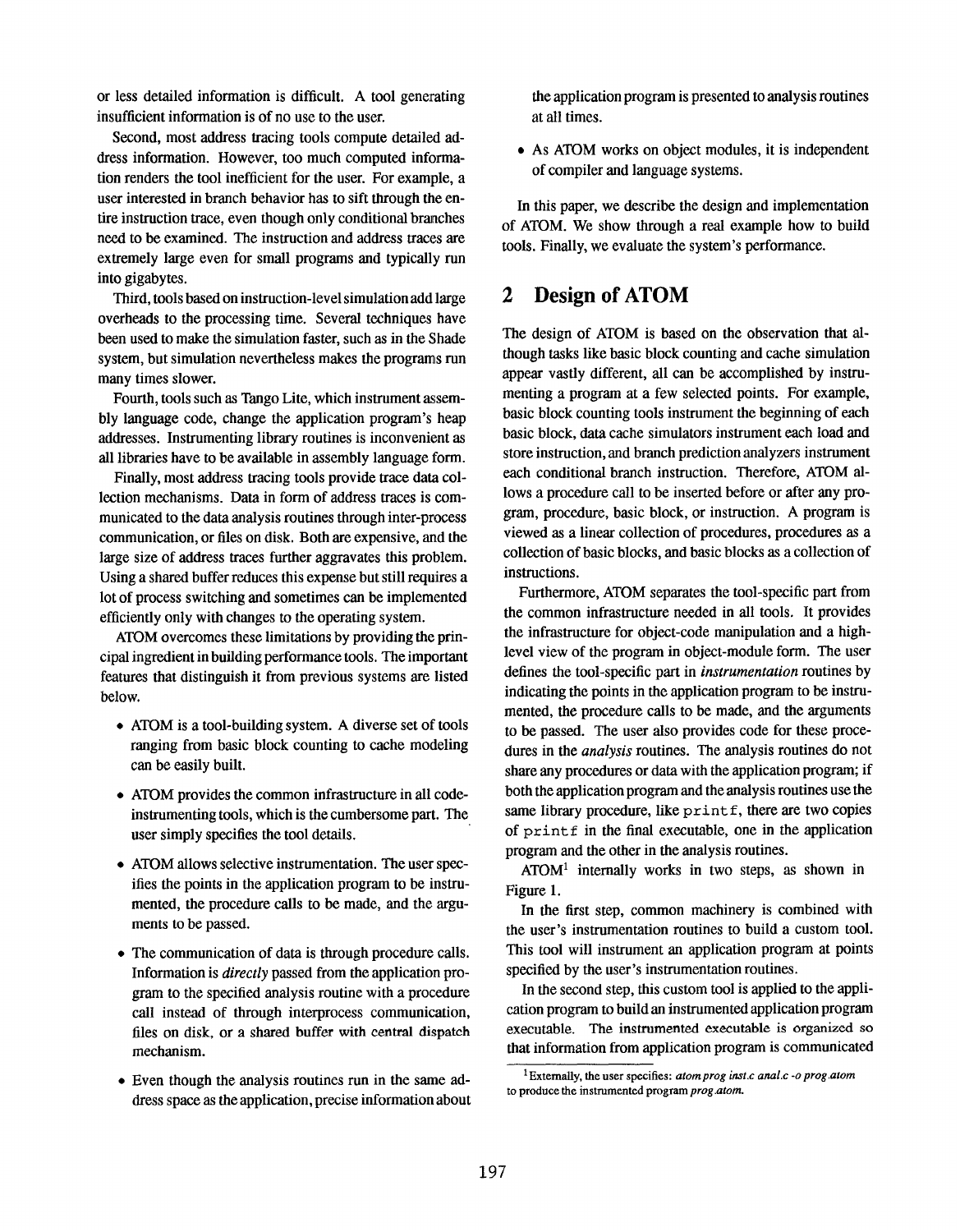

Figure 1: The ATOM Process

directly to procedures in the analysis routines through procedure calls. The data is passed as arguments to the handling routine in the requested form, and does not have to go through a central dispatch mechanism.

To reduce the communication to a procedure call, the application program and the analysis routines run in the same address space. ATOM partitions the symbol name space and places the application and analysis routines in the executable such that they do not interfere with each other's execution. More importantly, the analysis routine is always presented with the information (data and text addresses) about the application program as if it was executing uninstrumented. Section 4 describes how the system guarantees the precise information.

ATOM, built using OM[l 1], is independent of any compiler and language system because it operates on objectmodules. Since OM is designed to work with different  $architectures<sup>2</sup>$ , ATOM can be applied to other architectures.

# 3 Building Customized Tools: An Example

In this section we show how to build a simple tool that counts how many times each conditional branch in the program is taken and how many times it is not taken. The final results are written to a file.

The user provides three files to ATOM: the application program object module that is to be instrumented, a file containing the instrumentation routines, and a file containing the analysis routines. The instrumentation routines specify where the application program is to be instrumented and what procedure calls are to be made. The user provides code for these procedures in the analysis routines. The next two sections show how to write the instrumentation and analysis routines for our example tool.

#### Defhing Instrumentation Routines

Our branch counting tool needs to examine all the conditional branches in the program. We traverse the program a procedure at a time, and examine each basic block in the procedure. If the last instruction in the basic block is a conditional branch, we instrument the instruction. The instrumentation routines are given in Figure 2.

ATOM starts the instrumentation process by invoking the Instrument procedure<sup>3</sup>. All instrumentation modules contain the Instrument procedure. The instrumentation process begins by defining the prototype of each procedure in the analysis routine that will be called from the application program. This enables ATOM to correctly interpret the arguments. The AddCal 1P rot o primitive is used to define the prototypes. In our example, prototypes of four analysis procedures OpenFile, CondBranch, PrintBranch, and CloseFile are defined. Besides the standard C data

 $2$ OM was initially implemented on the DECStations running under UL-TRIX and was ported to Alpha AXP running under OSF/1. ULTRIX, DEC-Station and Alpha AXP are trademarks of Digital Equipment Corporation.

 $3$ The Instrument procedure takes argc and argv as arguments which can be optionally passed from the atom command line.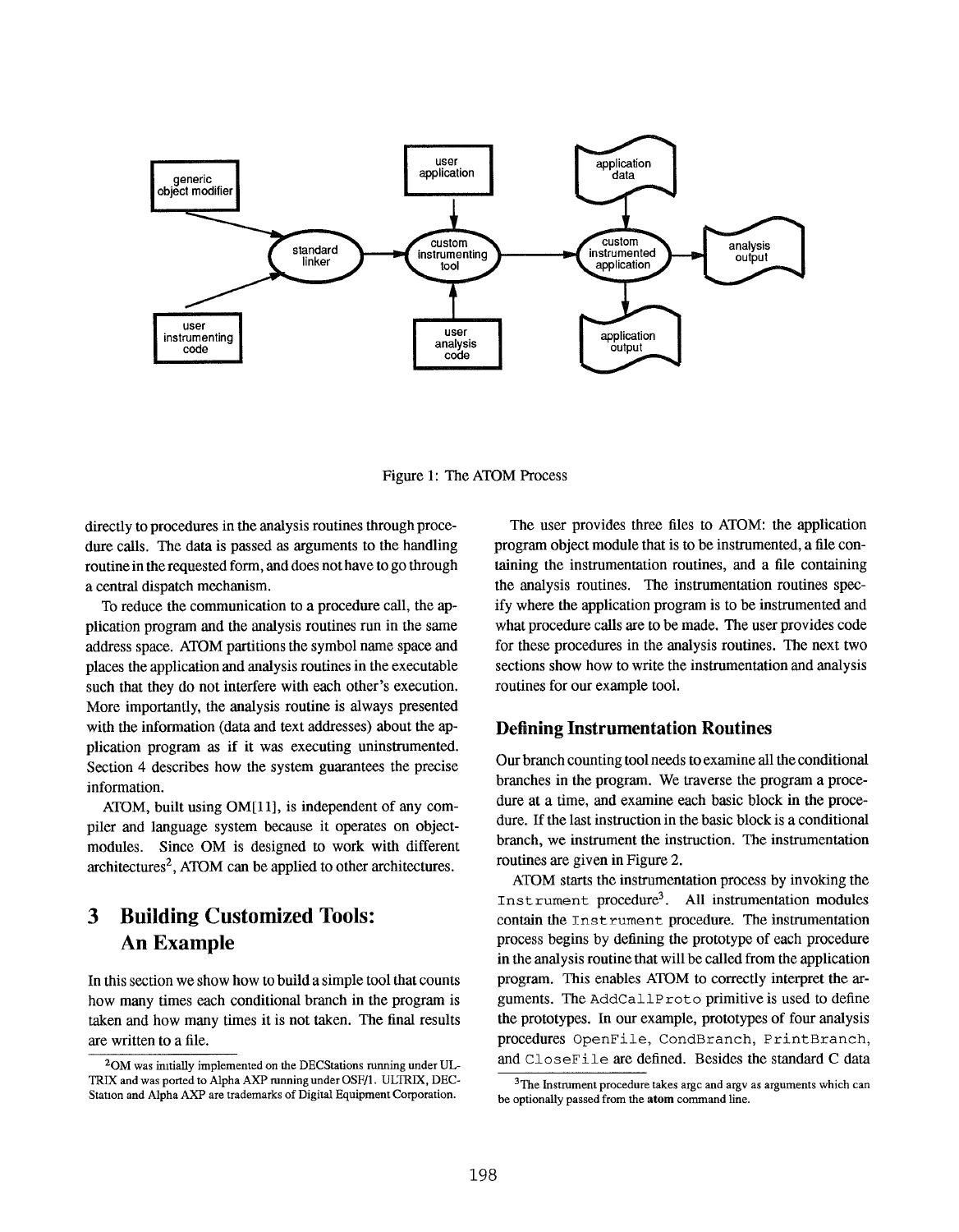```
Instrument(int iargc, char **iargv)
{
Proc *p;
Block *b;
Inst *inst:
int nbranch = 0;
```
AddCaBProto(''OpenFile(int)"); AddCallProto("CondBranch(int, VALUE)"); AddCallProto("PrintBranch(int, long)"); AddCallProto("CloseFile()");

```
for(p=GetFirstProc(); p!= NULL; p=GetNextProc(p))for(b=GetFirstBlock(p) ;b!=NULL;b=GetNextBlock(b)){
   inst = GetLastInst(b);if(IsInstType(inst, InstTypeCondBr)){
    AddCallInst(inst, InstBefore, "CondBranch",
                 nbranch,BrCondValue);
    AddCallProgram(ProgramAfter, "PrintBranch",
                 nbranch, InstPC(inst));
    nbranch++;
   )
 }
```
AddCallProgram(ProgramBefore, "OpenFile", nbranch); AddCallProgram(ProgramAfter, "CloseFile"); }

}

Figure 2: Instrumentation Routines: Branch Counting Tool

types as arguments, ATOM supports additional types such as REGV and VALUE. If the argument type is REGV, the actual argument is not an integer but a register number, and the run-time contents of the specified register are passed. For the VALUE argument type, the actual argument may be Ef fAddrValue or BrCondValue. Ef fAddrValue passes the memory address being referenced by load and store instructions. BrCondValue is used for conditional branches and passes zero if the run-time branch condition evaluates to a false and a non-zero value if the condition evaluates to true. CondBranch uses the argument type VALUE.

ATOM atlows the user to traverse the whole program by modeling a program as consisting of a sequence of procedures, basic blocks and instructions. GetFirstProc returns the first procedure in the program, and Get Next P roc returns the next procedure. The outermost for loop traverses the program a procedure at a time. In each procedure, GetFirstBlock returns the first basic block and GetNext Block returns the next basic block. Using these primitives the inner loop traverses all the basic blocks of a procedure.

In this example, we are interested only in conditional branch instructions. We find the last instruction in the basic block using the Get Last Inst primitive and check if it is a conditional branch using the  $I$ s $In$ s $t$ Type primitive. All other instructions are ignored. With the AddCall Inst primitive, a call to the analysis procedure CondBranch is added at the conditional branch instruction. The Inst Before argument specifies that the call is to be made before the instruction is executed. The two arguments to be passed to CondBranch are the linear number of the branch and its condition value. The condition vatue specifies whether the branch will be taken.

The AddCallProgram is used to insert calls before (programBef ore) the application program starts executing and after  $(ProgramAfter)$  the application program finishes executing. These calls are generally used to initialize analysis routine data and print results at the end, respectively. A catl to OpenFi le before the application program starts executing creates the branch statistics array and opens the output file. We insert calls for each branch to print its PC (program counter) and its accumulated count at the end. Note that these calls are made only once for each conditional branch after the application program has finished executing<sup>4</sup>. Finally, the CloseFile procedure is executed which closes the output file. If more than one procedure is to be called at a point, the calls are made in the order in which they were added by the instrumentation routines.

#### Defining Analysis Routines

The anatysis routines contain code and data for all procedures needed to analyze information that is passed from the application program. These include procedures that were specified in the instrumentation routines but may contain other procedures that these procedures may call. The analysis routines do not share the code for any procedure with the application program, including library routines.

Code for procedures OpenFile, CondBranch, PrintBranch, and CloseFile whose prototypes were defined in instrumentation routines are given in Figure 3. The OpenFile uses its argument containing the number of branches to atlocate the branch statistics array. It also opens a file to print results. The CondBranch routine in-

 $4$ Another method would be to store the PC of each branch in an array and pass the array at the end to be printed along with the counts. ATOM allows passing of arrays as arguments.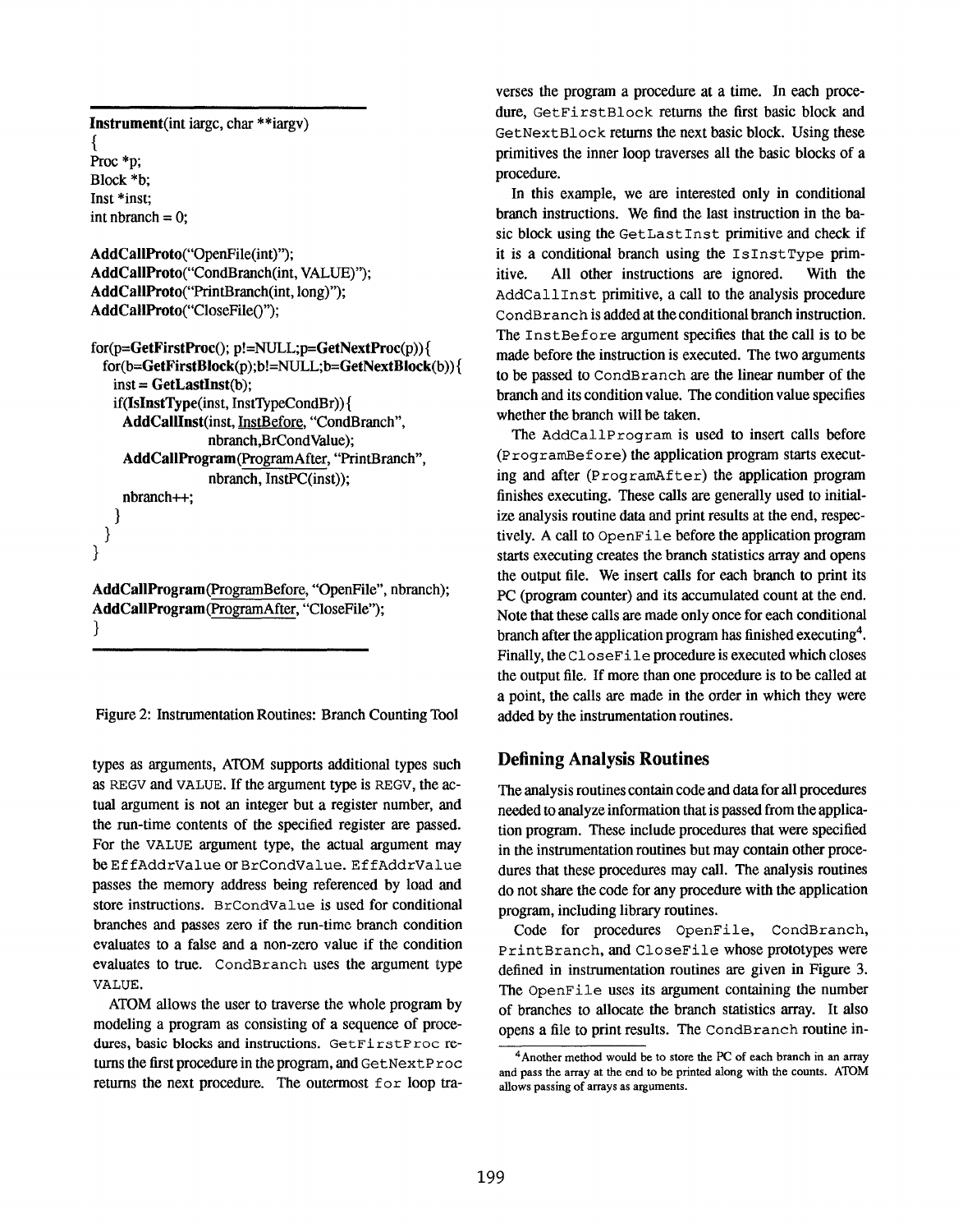```
#include <stdio.h>
File *file
struct BranchInfo{
   long taken;
   long notTaken;
} *bstats;
void OpenFile(int n){
   bstats = (structBranchInfo *)malloc (n * sizeof(struct BranchInfo));
   file = fopen("btaken.out", "w");fprintf(file, "PC \t Taken \t Not Taken \n");
}
void CondBranch(int n, long taken){
if (taken)
   bstats[n].taken++;else
   bstats[n] .notTaken++;
}
void PrintBranch(int n, long pc){
   fprintf(file, "0x\%lx \t %d \t %d\n",
          PC, bstats[n].taken, bstats[n].notTaken);
}
void CloseFile(){
   fclose(file);
}
```
Figure 3: Analysis Routines: Branch Counting Tool

crements the branch taken or branch not taken counters for the specified branch by examining the condition value argument. Print Branch prints the PC of the branch, the number of times the branch is taken and number of times it is not taken. CloseFi.le closes the output file.

### Collecting Program Statistics

To find the branch statistics, ATOM is given as input the fully linked application program in object-module format, the instrumentation routines, and the analysis routines. The output is the instrumented program executable. When this instrumented program is executed, the branch statistics are produced as a side effect of the normal program execution.

# 4 Implementation of ATOM

ATOM is built using OM[11], a link-time code modification system. OM takes as input a collection of object files and libraries that make up a complete program, builds a symbolic intermediate representation, applies instrumentation and optimizations[12, 13] to the intermediate representation, and finally outputs an executable.

ATOM starts by linking the user's instrumentation routines with OM using the standard linker to produce a custom tool. This tool is given as input the application program and the analysis routines. It uses OM'S infrastructure to build symbolic representations of the application program and the analysis routines. The traversal and query primitives interface with the intermediate representation of the program to provide the information requested. More details of OM'S intermediate representation and how it is built are described in [11]. We extended the OM'S representation so it can be conveniently annotated for procedure call insertions.

OM'S code generation pass builds the instrumented executable from the intermediate representation. This pass is modified to organize the data and text sections in a specific order because ATOM has to ensure that precise information about the application is presented to the analysis routines at all times.

In this section, we first describe the extensions to the intermediate representation and the insertion of procedure calls. Next, we discuss how we minimize the number of registers that need to be saved and restored. Finally, we describe how ATOM organizes the final executable.

### Inserting Procedure Calls

We extended the intermediate representation of OM to have a slot for actions that may be performed before or after the entity is executed. The entity maybe a procedure, basic block, instruction or an edge<sup>5</sup>. The AddCall primitives annotate the intermediate representation by adding a structure to the action slot describing the call to be inserted, arguments to be passed, and indicating when the call is to be made. Currently, adding calls to edges is not implemented. The prototype of the procedure must already have been added with the AddCallProto primitive, and ATOM verifies that. The action slot contains a linked list of all such actions to be performed as multiple calls can be added at a point. The order in which they are added is maintained so that calls will be made in the order they were specified.

After the intermediate representation has been fully annotated, the procedure calls are inserted. This process is easy

 $5$  An edge connects two basic blocks and represents the transfer of control between them.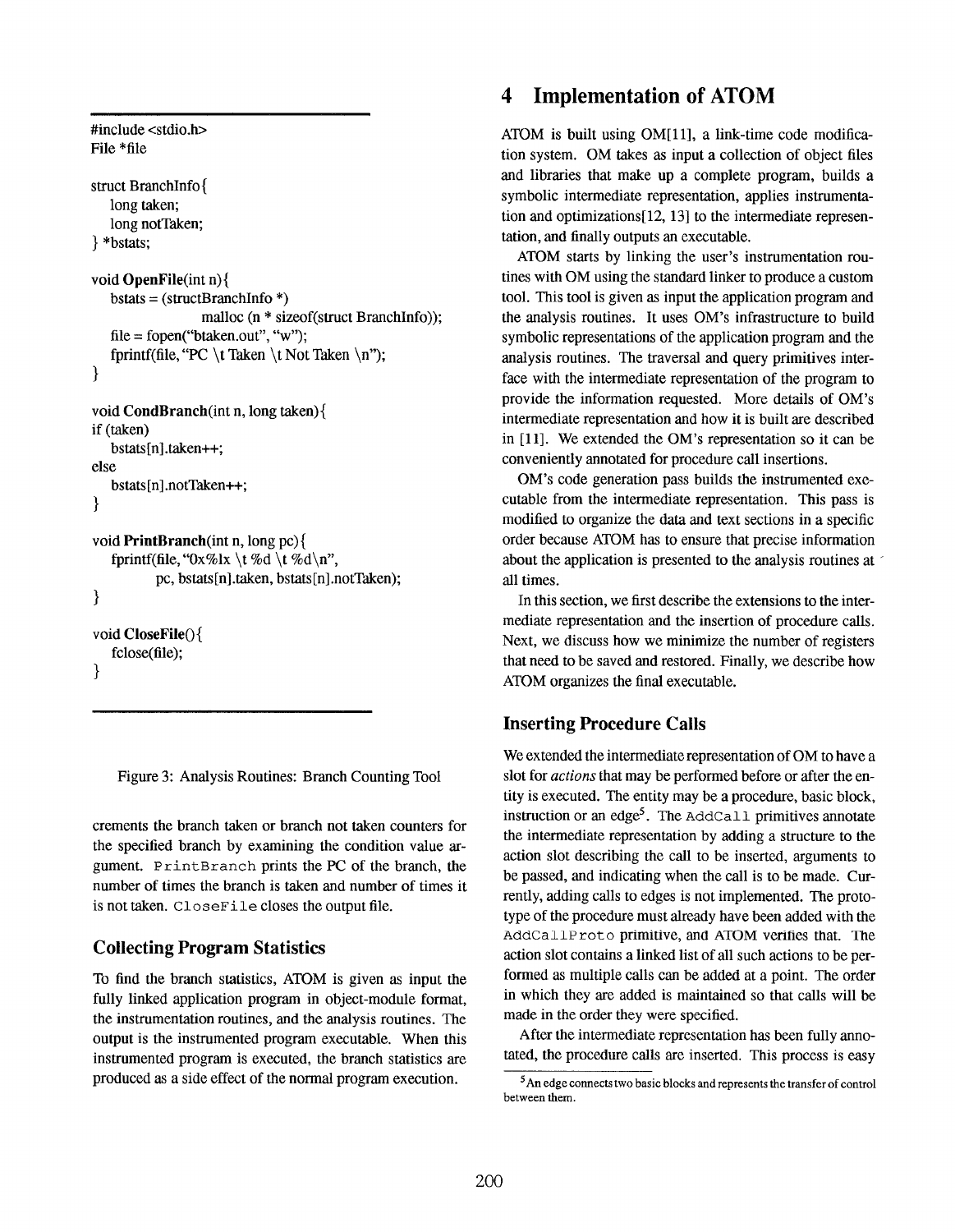because all insertion is done on OM'S intermediate representation and no address fixups are needed. ATOM, like QPT, does not steal any registers from the application program<sup>6</sup>. It allocates space on the stack before the call, saves registers that may be modified during the call, restores the saved registers after the call and deallocates the stack space. This enables a number of mechanisms such as signals, setjmp and vfork to work correctly without needing any special attention.

The calling conventions are followed in setting up calls to analysis routines. The first six arguments are passed in registers and the rest are passed on the stack. The number of instructions needed to setup an argument depends on the type of the argument. For example, a 16-bit integer constant can be built in 1 instruction, a 32-bit constant in two instructions, a 64-bit program counter in 3 instructions and so on. Passing contents of a register takes 1 instruction.

To make the call, a pc-relative subroutine branch instruction<sup>7</sup> is used if the analysis routine is within range, otherwise, the value of the procedure is loaded in a register and a  $\exists s \, r$  instruction is used for the procedure call. The return address register is always modified when a call is made so we always save the return address register. This register becomes a scratch register; it is used for holding the procedure's address for the  $\exists s \, r$  instruction.

#### Reducing Procedure Call Overhead

The application program may have been compiled with interprocedural optimizations and may contain routines that do not follow the calling conventions<sup>8</sup>. Therefore, all registers that may be modified in the call to the analysis routines need to be saved, The analysis routines, on the other hand, have to follow the calling conventions<sup>9</sup> as they have to allow arbitrary procedures to be linked in. The calling conventions define some registers as callee-save registers that are preserved across procedure calls, and others as caller-save registers that are not preserved across procedure calls. All the caller-save registers need to be saved before the call to the analysis routine and restored on return from the analysis routines. This is necessary to maintain the execution state of the application program. The callee-save registers would automatically be saved and restored in analysis routines if they are used by them. Two issues need to be addressed here: where to save these caller-save registers, and which caller-save registers to save.

Saving registers in the application code, where the call is being inserted, is not a good idea if there are more than a few registers to be saved, as it may cause code explosion. We create a wrapper routine for each analysis procedure. The wrapper routine saves and restores the necessary registers, and makes the call to the analysis routine. The application program now calls the wrapper routine instead of the analysis routine. Unfortunately, this creates an indirection in calls to analysis routines. However, this has the advantage that it makes no changes to the analysis code so it works well with a debugger like dbx. This is the default mechanism.

ATOM provides an additional facility in which the saves and restores of caller-save registers are added to the analysis routines. No wrapper routines are created in this case. The extra space is allocated in the analysis routine's stack frame. This requires bumping the stack frame and fixing stack references in the analysis routines as needed. This is more work but is more efficient as analysis routines are called directly. Since this modifies the analysis routines, it hampers sourcelevel debugging. This mechanism is available as a higher optimization option.

The number of registers that need to be saved and restored is reduced by examining the analysis routines. The data flow summary information of the analysis routines determines all the registers that may be modified when the control reaches a particular analysis procedure. Only these registers need to be saved and restored. We use register renaming to minimize the number of different caller-save registers used in the analysis routines.

Moreover, if an analysis routine contains procedure calls to other analysis routines, we save only the registers directly used in this analysis routine and delay the saves of other registers to procedures that maybe called. We only do this if none of the procedure calls occur in a loop. Thus we distribute the cost of saving registers; the overhead now depends on the path the program takes. This helps analysis routines that normally return if their argument is valid but otherwise raise an error. Raising an error typically involves printing an error message and touching a lot more registers. For such routines, the common case of a vatid argument has low overhead as few registers are saved. This optimization is available in the current implementation.

The number of registers that need to be saved may be further reduced by computing live registers in the application program. OM can do interprocedural live variable anatysis[l 1] and compute all registers live at a point. Only the live registers need to be saved and restored to preserve the state of the program execution. Optimizations such as inlining further reduce the overhead of procedure calls at the

 $6$ Pixie steals three registers away from the application program for its own use. Pixie maintains three memory locations that have the values of these three registers, and replaces the use of these registers by uses of the memory locations.

 $7$ Alpha[10] has a signed 21-bit pc-relative subroutine branch instruction.

<sup>&</sup>lt;sup>8</sup>The application may contain hand-crafted assembly language code that often does not follow standard conventions. ATOM can handle such programs.

 $^3$ Analysis routines are analogous to standard library routines that have to follow calling conventions so they can be linked wirb progrants.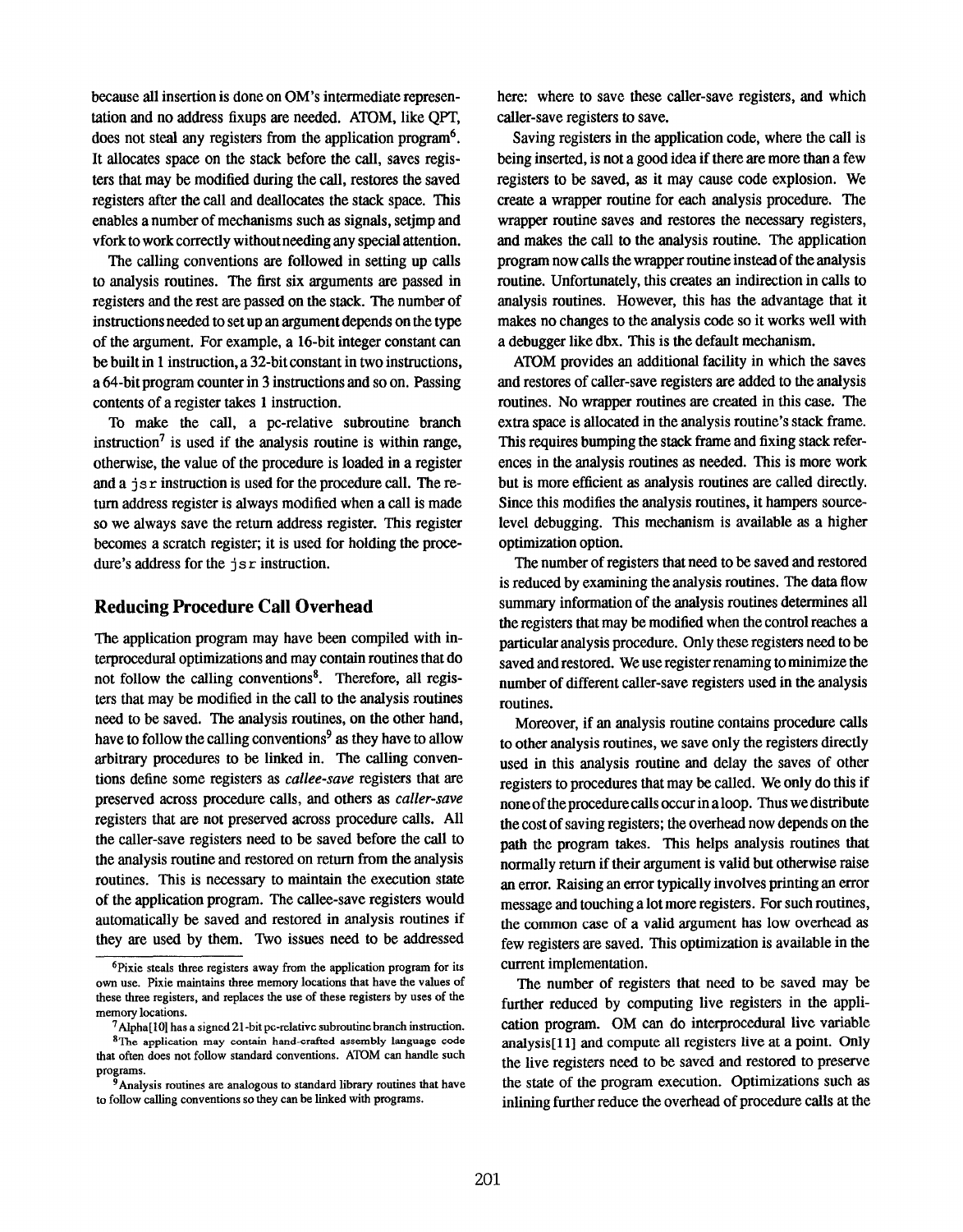

Figure 4: Memory layout

cost of increasing the code size. These refinements have not been added to the current system.

#### Keeping Pristine Behavior

One major goal of ATOM is to avoid perturbing the addresses in the application program. Therefore, the analysis routines are put in the space between the application program's text and data segments. Analysis routines do not share any procedures or data with the application program; they contain data and code for all procedures including library routines that they may need.

The data sections of the application program are not moved, so the data addresses in the application program are unchanged. The initialized and uninitialized data of analysis routines is put in the space between the application program's text and data segments. In an executable, all initialized data must be located before all uninitialized data, so the uninitialized data of the analysis routines is converted to initialized data by initializing it with zero. The start of the stack and heap<sup>10</sup> are unchanged, so all stack and heap addresses are

 $10$ On the Alpha AXP under OSF/1 stack begins at start of text segment

same as before. This is shown in Figure 4.

The text addresses of the application program have changed because of the addition of instrumented code. However, we statically know the map from the new to original addresses. If an analysis routine asks for the PC of an instruction in the application program, the original PC is simply supplied. This works well for most of the tools.

However, if the address of a procedure in the application program is taken, its address may exist in a register. If the analysis routine asks for the contents of such a register, the value supplied is not the original text address. We have not implemented in our current system the ability to return original text address in such cases.

Analysis routines may dynamically allocate data on heap. Since analysis routines and the application program do not share any procedures, there are two  $\text{strk}^{11}$  routines, one in the application program and the other in the analysis routines that atlocate space on the same heap. ATOM provides two options for tools that must allocate dynamic memory.

and grows towards low memory, and heap starts at end of uninitialized data and grows towards high memory.

 $11$  sbrk routines allocate more data space for the program.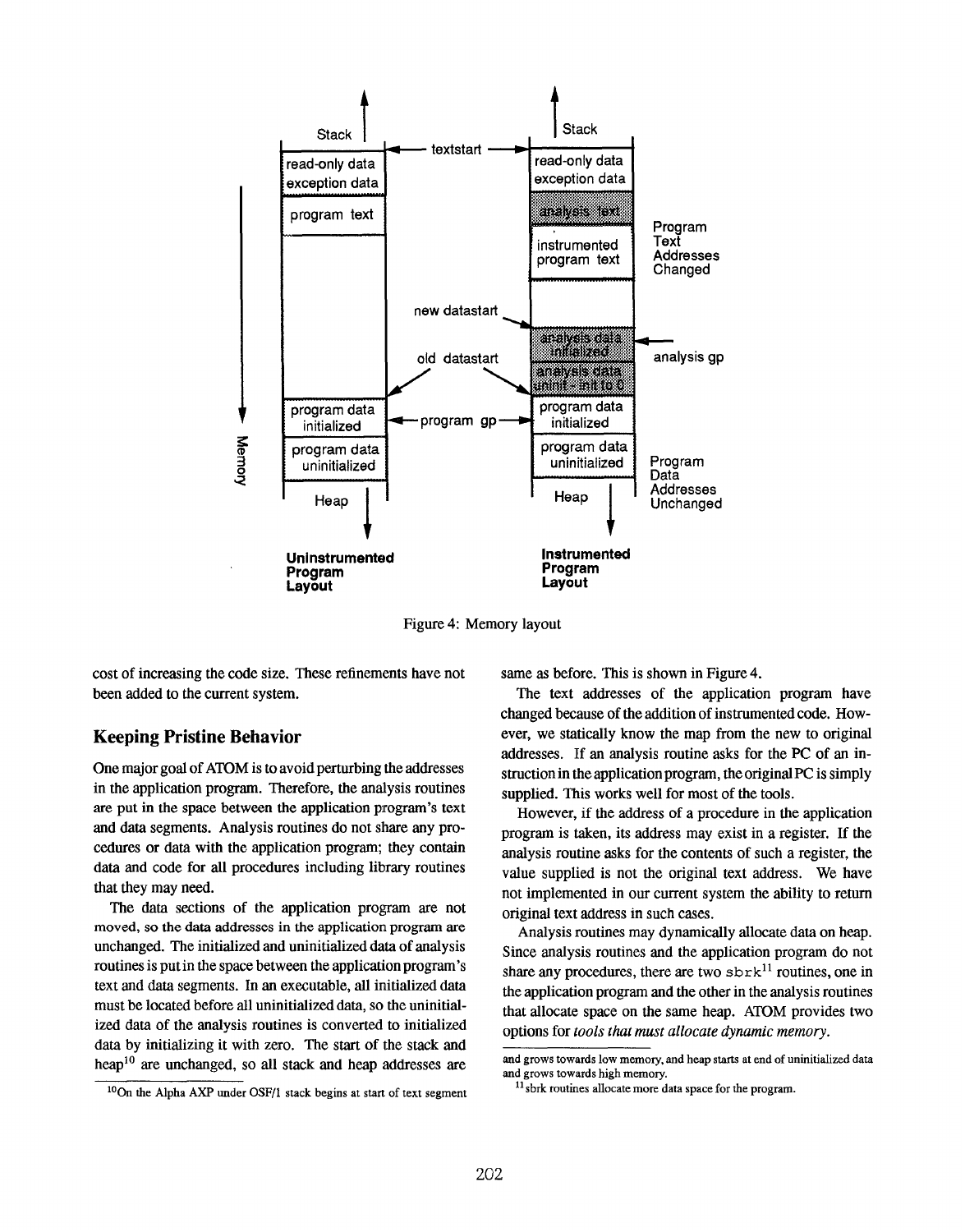The first method links the variables of the two sbrks, so both allocate space on the same heap without stepping on each other. Each starts where the other left off. This method is useful for tools that are not concerned with the heap addresses being same as in the uninstrumented version of the program. Such tools include basic block counting, branch analysis, inline analysis and so on. This method is also sufficient for tools such as cache modeling that require precise heap addresses but do not allocate dynamic memory in analysis routines. This is the default behavior.

The second method is for tools that allocate dynamic memory and also require heap addresses to be same as in the uninstrumented version of the application program. To keep the application heap addresses as before, the heap is partitioned between the application and the analysis routines. The application heap starts at the same address but the analysis heap is now made to start at a higher address. The user supplies the offset by which the start of analysis heap is changed. ATOM modifies the sbrk in analysis routines to start at the new address; the two sbrks are not linked this time. The disadvantage of this method is that there is no runtime check if the application heap grows and enters into the analysis heap.

#### 5 Performance

To find how well ATOM performs, two measurements are of interest: how long ATOM takes to instrument a program, and how the instrumented program's execution time compares to the uninstrumented program's execution time.

We used ATOM to instrument 20 SPEC92 programs with 11 tools, The tools are briefly described in Figure 5. The time taken to instrument a program is the sum of the ATOM's processing time and the time taken by the user's instrumentation routines. The time taken by a tool varies as each tool does different amounts of processing. For example, the malloc tool simply asks for the malloc procedure and instruments it; the processing time is very small. The pipe tool does static CPU pipeline scheduling for each basic block at instrumentation time and takes more time to instrument an application. The time taken to instrument 20 SPEC92 programs with each tool is also shown in Figure 5.

The execution time of the instrumented program is the sum of the execution time of the uninstrumented application program, the procedure call setup, and the time spent in the analysis routines. This total time represents the time needed by the user to get the final answers. Many systems process the collected data offline and do not include those numbers as part of data collecting statistics. The time spent in analysis routines is analogous to the postprocessing time required by other systems.

We compared each instrumented program's execution time

to the uninstrumented program's execution time for each tool. Figure 6 shows the ratios for the SPEC92 programs. The procedure call overhead is dependent on the code in the analysis routines, and the number and type of arguments that are passed. ATOM uses the data flow summary information along with register renaming to find the necessary registers to save. The contribution of procedure call overhead in the instrumented program execution time is also dependent on the number of times the procedure calls take place. The inline tool instruments only procedure call sites; the total overhead is much less than the *cache* tool, which instruments each memory reference. The amount of work the analysis routines do when the control reaches them is totally dependent on information the user is trying to compute. Although the communication overhead is small, we expect it to decrease further when we implement live register analysis and inlining.

All measurements were done on Digital Alpha AXP 3000 Model 400 with 128 Mb memory.

## 6 Status

ATOM is built using OM and currently runs on Alpha AXP under OSF/1. It has been used with programs compiled with Fortran, C++ and two different C compilers. The system currently works on non-shared library modules. Work is in progress for adding support for shared libraries.

ATOM has been used both in hardware and software projects. Besides the SPEC92 benchmarks, it has successfully instrumented real applications of up to 96 Megabytes. The system is being used extensively inside Digital and at a few universities $12$ .

Our focus until now has mainly been on functionality. Few optimizations have been added to reduce the procedure call overhead. Currently, reduction in register saves has been obtained by computing data flow summary information of analysis routines. We plan to implement live register analysis along with inlining to further improve the performance. We are just starting to instrument the operating system.

<sup>&</sup>lt;sup>12</sup>ATOM is available to external users. If you would like a copy, please contact the authors.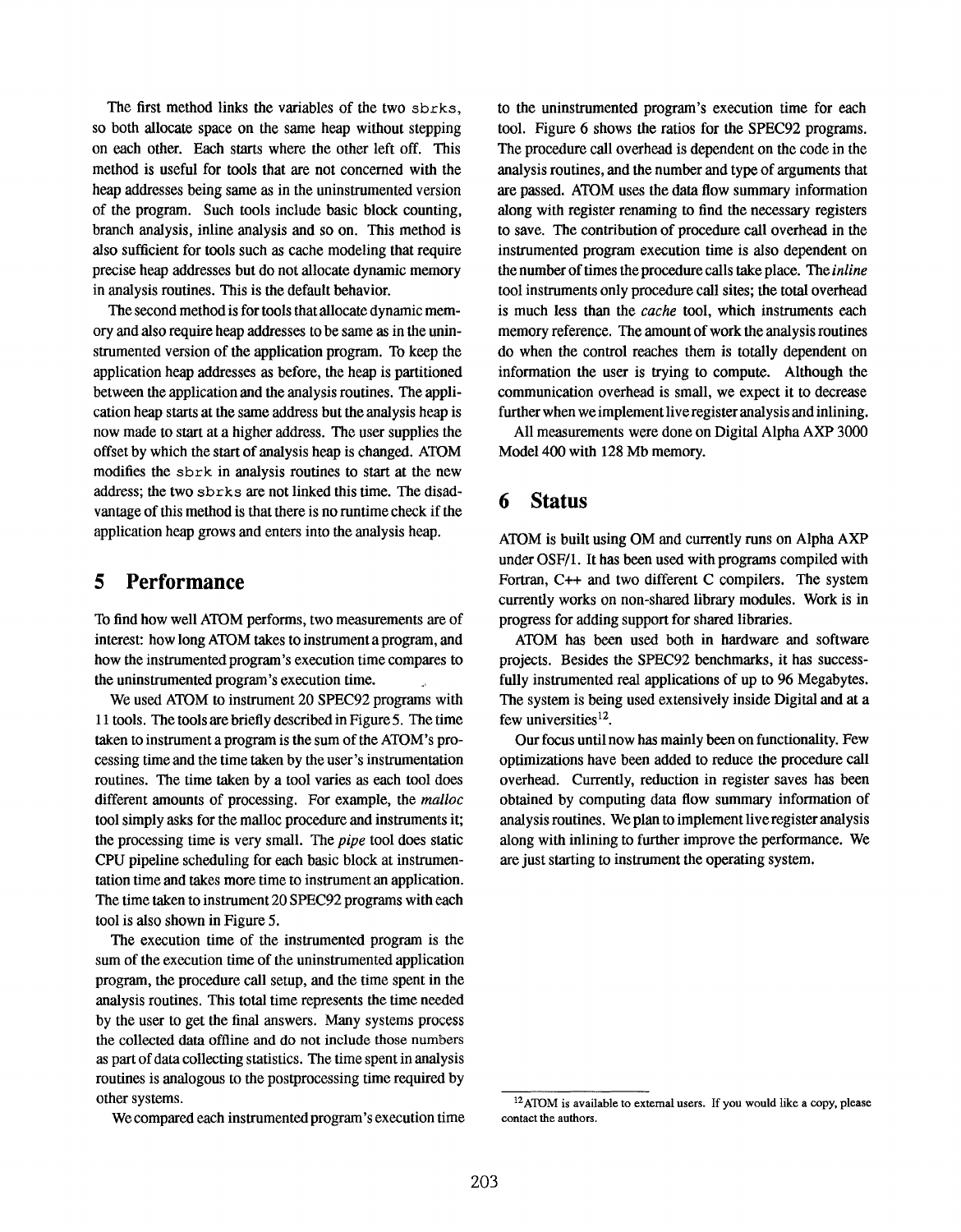| <b>Analysis Tool</b> | <b>Tool Description</b>              | Time to instrument    | Average     |
|----------------------|--------------------------------------|-----------------------|-------------|
|                      |                                      | SPEC92 suite          | <b>Time</b> |
| branch               | prediction using 2-bit history table | 110.46 secs           | $5.52$ secs |
| cache                | model direct mapped 8k byte cache    | 120.58 secs           | $6.03$ secs |
| dyninst              | computes dynamic instruction counts  | $126.31$ secs         | $6.32$ secs |
| gprof                | call graph based profiling tool      | 113.24 secs           | 5.66 secs   |
| inline               | finds potential inlining call sites  | $146.50 \text{ secs}$ | $7.33$ secs |
| 1O.                  | input/output summary tool            | 121.60 secs           | $6.08$ secs |
| malloc               | histogram of dynamic memory          | 97.93 secs            | $4.90$ secs |
| pipe                 | pipeline stall tool                  | 257.48 secs           | 12.87 secs  |
| prof                 | Instruction profiling tool           | 122.53 secs           | $6.13$ secs |
| syscall              | system call summary tool             | $120.53$ secs         | $6.03$ secs |
| unalign              | unalign access tool                  | 135.61 secs           | $6.78$ secs |

Figure 5: Time taken by ATOM to instrument 20 SPEC92 benchmark programs

| Analysis Tool | Instrumentation                 | Number of | Time taken by               |
|---------------|---------------------------------|-----------|-----------------------------|
|               | points                          | Arguments | <b>Instrumented Program</b> |
| branch        | each conditional branch         |           | 3.03x                       |
| cache         | each memory reference           |           | 11.84x                      |
| dyninst       | each basic block                |           | 2.91x                       |
| gprof         | each procedure/each basic block | 2         | 2.70x                       |
| inline        | each call site                  |           | 1.03x                       |
| İΩ            | before/after write procedure    |           | 1.01x                       |
| malloc        | before/after malloc procedure   |           | 1.02x                       |
| pipe          | each basic block                | 2         | 1.80x                       |
| prof          | each procedure/each basic block | 2         | 2.33x                       |
| syscall       | before/after each system call   | 2         | 1.01x                       |
| unalign       | each basic block                |           | 2.93x                       |

Figure 6: Execution time of instrumented SPEC92 Programs as compared to uninstrumented SPEC92 programs

## 7 Conclusion

By separating object-module modification details from tool details and by presenting a high-level view of the program, ATOM has transferred the power of building tools to hardware and software designers. A tool designer concentrates only on what information is to be collected and how to process it. Tools can be built with few pages of code and they compute only what the user asks for. ATOM's fast communication between application and analysis means that there is no need to record traces as all data is immediately processed, and final results are computed in one execution of the instrumented program. Thus, one can process long-running programs. It has already been used to build a wide variety of tools to solve hardware and software problems. We hope ATOM will continue to be an effective platform for studies in software and architectural design.

### Acknowledgements

Great many people have helped us bring ATOM to its current form. Jim Keller, Mike Burrows, Roger Cruz, John Edmondson, Mike McCallig, Dirk Meyer, Richard Swan and Mike Uhler were our first users and they braved through a mine field of bugs and instability during the early development process. Jeremy Dion, Ramsey Haddad, Russel Kao, Greg Lueck and Louis Monier built popular tools with ATOM. Many people, too many to name, gave comments, reported bugs, and provided encouragement. Roger Cruz, Jeremy Dion, Ramsey Haddad, Russell Kao, Jeff Mogul, Louis Monier, David Wall, Linda Wilson and anonymous PLDI reviewers gave useful comments on the earlier drafts of this paper. Our thanks to atl.